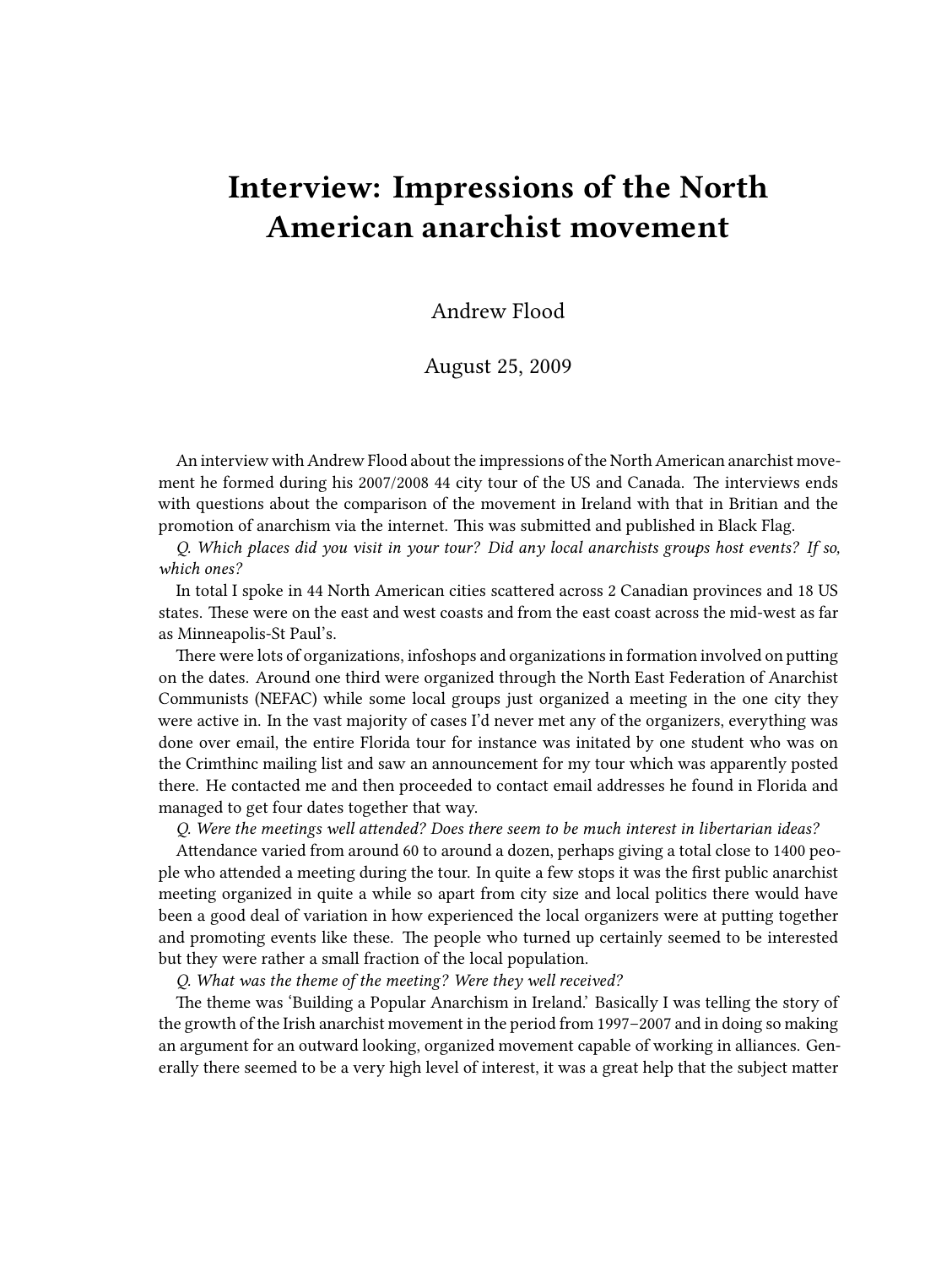contained loads of interesting anecdotes that reflected a decade of positive anarchist organization in Ireland.

#### *Q. What is the US movement like from a class-struggle perspective?*

Better than I expected. I think on arrival in North America I shared any of the prejudices that you find in the British anarchist movement towards North America, prejudices that are often based on a failure to try and understand conditions there. I expected a lot of North American anarchists to be liberal idiots but the reality I found was huge numbers of people doing quite solid local organizing, in particular when you considered their weak numbers and relative lack of experience. And a good few of the positions that seem a little odd from Europe make a lot more sense when you can put them in the contest of local conditions and North American history.

*Q. What are, if any, the tactical and political priorities/differences in the US compared to Ireland/ UK?*

Actually from my experiences I'd say the movement in Britain is closer to the movement in North America then either of those movements is with Ireland. Chiefly compared to the number of self-declared anarchists the level of national or regional organization is very, very weak in North American and Britain in comparison with Ireland. Beyond that there are people who like riots and people who like workplace organising there just as there are in most places, there isn't really a single tactical direction

#### *Q. Did anything in particular stand out and impress you about the American movement?*

I think the sheer number of people involved in local projects was very impressive. At a simple level about 2/3 of my meetings (about 30 of them) took place in radical social spaces of one form or another. And I probably visited at least another twenty or more. That is a fair greater level of infrastructure (and the commitment that implies) much more then I had expected to find.

*Q. And on the other side of the coin, did anything stand out and/or depress you about it?*

The acceptance of primitivism as a legtimite part of the anarchist movement and even the left in general. I was amazed for instance to discover that some union locals had sponsored the speaking tour of Derick Jensen whose primitivist writings amount to an argument for mass murder. He was charging in the region of 2000 dollars an appearance in Ontario, it was quite extraordinary to me that unions would spend their members money on such a huckster.

*Q. What are the major tendencies in the American movement? Which ones seem to growing and which ones declining?*

My tour coincided with and fed into a wave of anarchist communist organizing across many of the regions I was visiting which meant I got to play some role in the formation process of five or six new organizations. But I wouldn't overstate this, as is true of the North America in general these organizations are tiny in comparison with the population of the areas they operate in. The positive news on the primitivist front is that apart from the couple of celebratry gurus who are very visible on the internet there is very little primitivist organization anywhere, even in Eugene, Oregan. I have the general impression that many of the people who might formly have been primmies had drifted into some form of insurrectional anarchism although again there are almost no organizations (formal or otherwise) outside of a couple of cities. Some of the insurrectionalist stuff is really stupid, taking no account whatsoever of local conditions and acting out a weakass version of what is seen on Greek youtube riot porn. But there is nothing uniquely North America there either

The IWW remains by far the largest network for anti-authoritarians in the US but it didn't really strike me as having any real existence as a union outside of what were pretty small struggles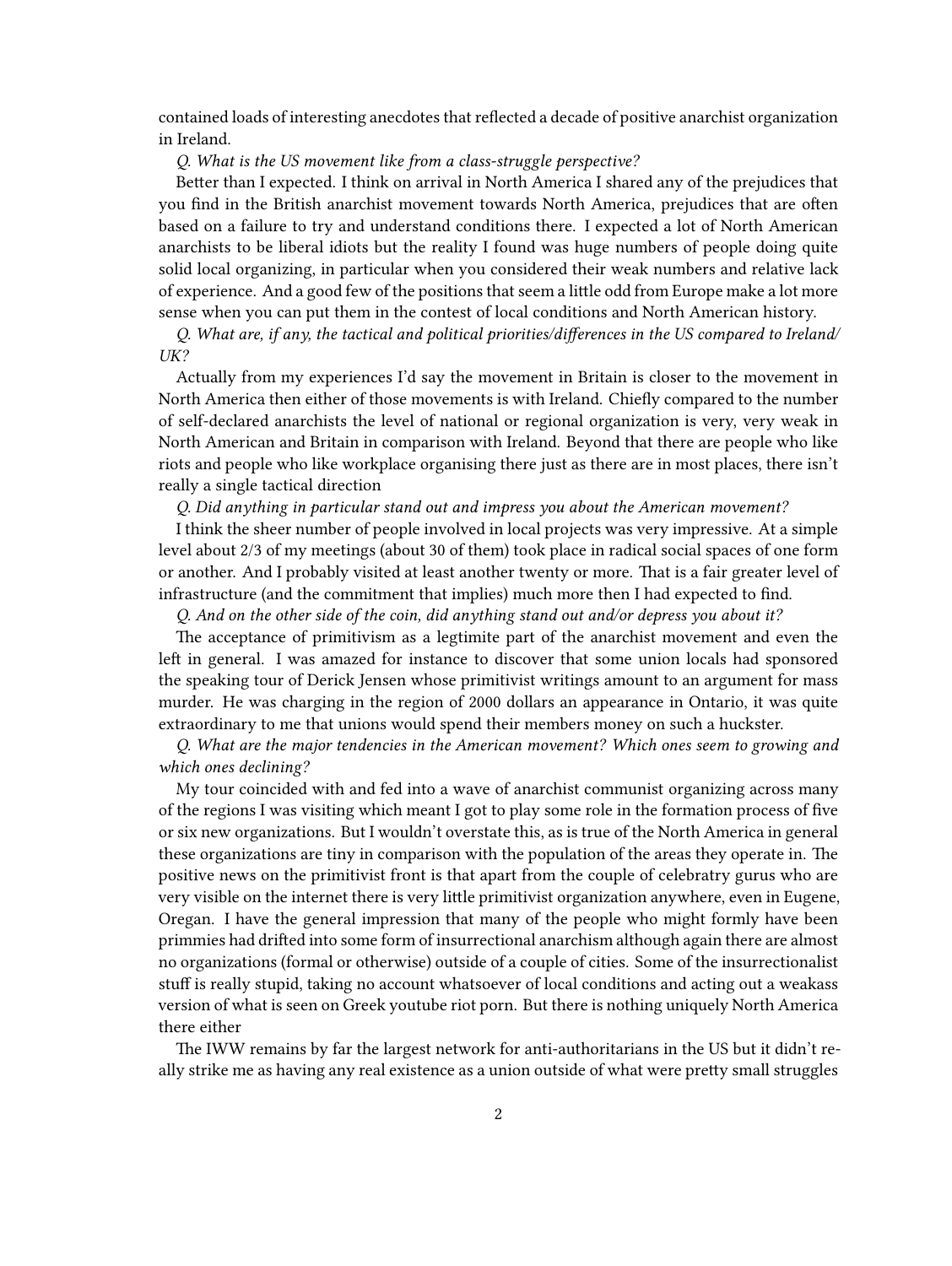in a couple of cities. Many social anarchists join it as a way of meeting up with like minded folk and of distancing themselves from the nuttier end of the local anarchist scene.

*Q. What do you think are the main problems (internally and externally) facing the growth of anarchism in America?*

Internally issues like the high rate of transience which means its hard to accumulate collective experience in any city as people are always moving in, in particular when organizational problems are encountered. Related to this is the very low level of intergenerational contact which means the movement today which is mostly under 30, if not 25 doesn't easily benefit from the lessons learned the hard way by the movement in the 60's, 70's and 80's.

Externally the North American cult of the rugged individual and the American dream not only make popular organizing difficult but seeps into the anarchist movement like a poison. Couple this with the historic success of the US state in smashing radical oppositional movements in all their forms and the current high degree of repression of anything that steps over the limited boundaries of protest allowed and you have a very difficult atmosphere in which to build anything that goes beyond lobbying. The number of police are extraordinary, their constant use against the 'civilian population' is striking, I saw more people being arrested on the streets in the 16 weeks of my tour as I have in nearly 40 years outside North America. And finally in the US in particular there is an extraordinary level of state infiltration and the use of agent provocateurs to tempt fresh young activists into doing stupid stuff that can lead them to very long jail sentences.

*Q. What do you think are the main good points (internally and externally) for the growth of anarchism in America?*

Class divisions, although sometimes camouflaged by race are very, very visible in the USA and almost as visible in Canada. Workers, particularly outside the coastal cities, are being fucked over in a very, very visible way. So 'rugged individualism' aside North America should be fertile ground for class struggle politics, it certainly has been in the past. Also the left does not really exist, the few far left groups that exist are much smaller than their equivalents in Britain despite the much greater population, they don't really exist outside a few colleges in a few towns. With the exception of Canada there is no social democracy and no viable green party. In short it would not that hard for anarchists to become 'the' opposition.

Internally there is actually a huge amount of individual experience of grassroots organising within the anarchist movement. If you had the emergence of a coherent movement this individual experience could be turned into some pretty powerful collective organization.

*Q. How do the American and European anarchist movements compare in terms of struggle and organisational aspects?*

The US and Britain are very similar in that most anarchists are not part of region wide organizations or often even local organizations. The region wide organizations in reality really only exist as more than isolated individuals in a very small number of cities although they often have a scattering of individual members outside of these.

This means that in terms of struggle the vast majority of activity is around individual anarchists involved in local community, environmental or workplace struggle as militant individuals who happen to be anarchists rather than as part of a collective anarchist effort. From time to time there are a variety of social / political gatherings at which people can exchange experiences but which apart from the occasional spectacular event like summit protests these don't formulate collective action. As with Britain the biggest of these are bookfairs but the sheer scale of North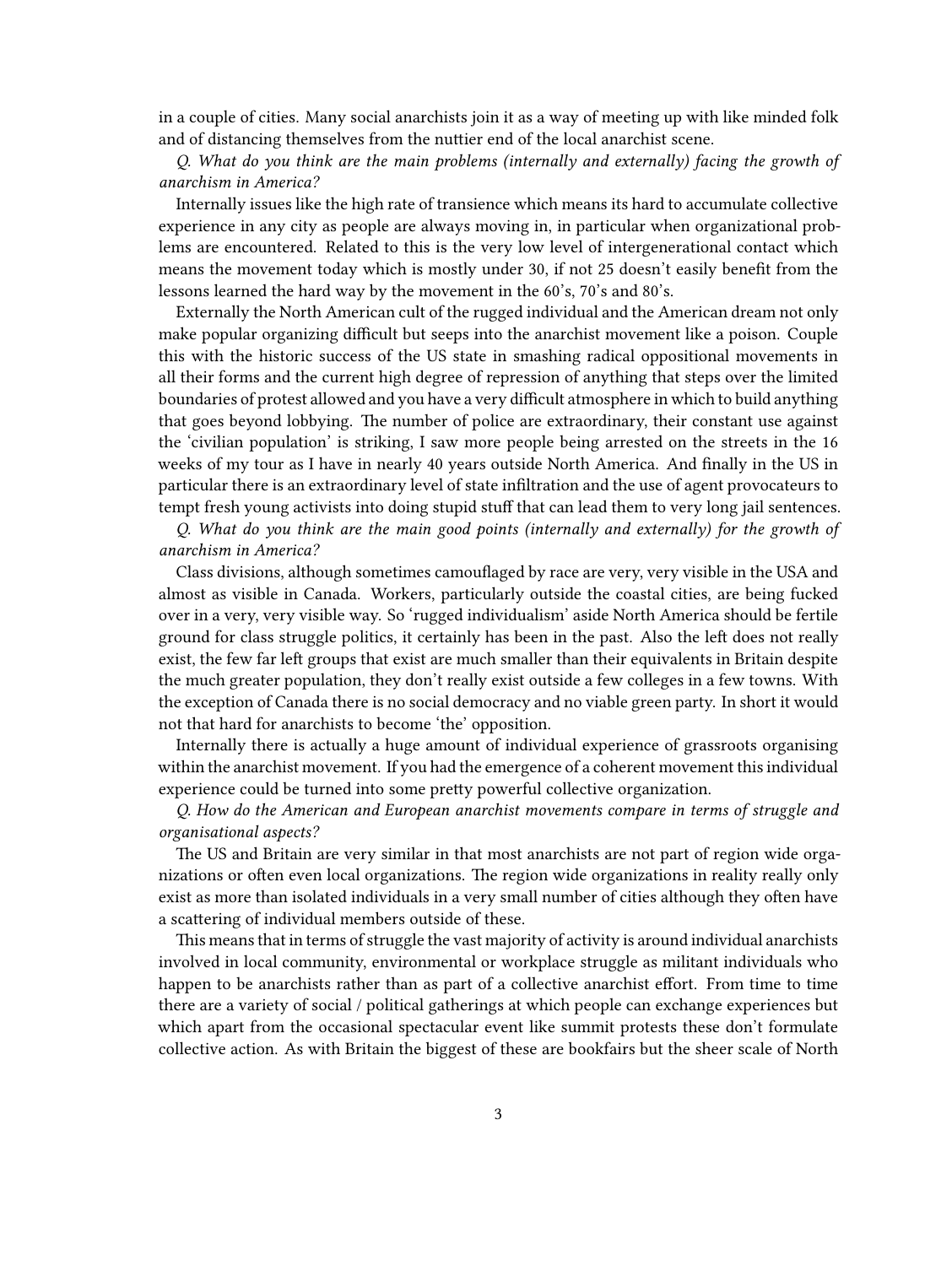America means there is no single equivalent to the London bookfair but rather a range of bookfair and conference events across the continent.

There is no equivalent to the anarchist influenced revolutionary unions on the European mainland. The IWW would like to be that but the reality is that its membership density is less than that of the WSM in Ireland so its more of a network of anti-authoritarian workplace militants that occasionally tries to act as a union when the opportunity arises at a particular location or at a particular time. There are no also equivalents of the sort of regional anarchist political organizations that are found in some countries that have a real presence across a large number of cities but this is a product of the small size of the movement as well as not talking the organizational question seriously enough.

*Q. Did you get much chance to see working class parts of America? How do they compare to what you see in the media?*

I'd question this question. What exactly would be 'non-working class' America outside of very small strips of the super rich in New York, Miami, LA or the other global cities. The vast majority of the US population is working class so it follows that most of the urban geography is working class., including of those cities already listed. I guess this question may come from the way the US is portrayed in the TV that makes it over here, after all workers are pretty absent from 'Sex & the City' except when they are pouring drinks for or being targeted by the main characters.

Beyond that perhaps this is a question about the industrial working class? A good part of the trip was in cities that would have been associated with large scale industry, particularly those cities in the mid-west, places like Detroit. I saw 8-mile, Detroit seemed to be close enough to that but considerably more run down then at the time of that story. I've also seen all the episodes of the Wire and that seems like an accurate enough portrayal of life in Baltimore. Miami on the other hand was nothing like what is portrayed in CSS Miami, there is a very narrow strip of really rich folk but behind that, away from the beach are mile after mile or ordinary workers and patches of extreme poverty and deprivation. My New York didn't look much like that of Sex & the City or even friends, but then I was staying in Jersey city.

*Q. Any anecdotal tales?*

Dozens – I talk about some of them in my blog and I'm in the process of extending this as I have time. Riots in Olympia, broken down buses and the strange smell of an anarchist conference in DC all feature.

*Q. Do American anarchists really smell that much?*

Nope – I only hit that smell once, in DC. There is a fringe of lifestylist types, very often students, for whom smelling is something occasionally adopted to give them kudos. It's really not very important even if on that one occasion it was annoying. Most of the anarchists I met were ordinary folks that only differered from the people around them by their politics.

*Q. You are now back in Ireland, have things changed much during you time in the states?*

Ha. At the time of writing they certainly have. I left the Celtic Tiger and returned to an economy that has collapsed month after month since my return. Now that is a long story and one that is far from over. But I first saw the collapse when I arrived in Miami around the start of April, loads of condo skyscrapers hand been abandoned after 20 floors of construction after the banks had stopped loaning money to the developers. Crossing the Atlantic was a bit like getting a flight that was running a little ahead of the sunset, you had seen what was coming.

*Q. How do the Irish and British anarchist movements compare in terms of struggle and organisational?*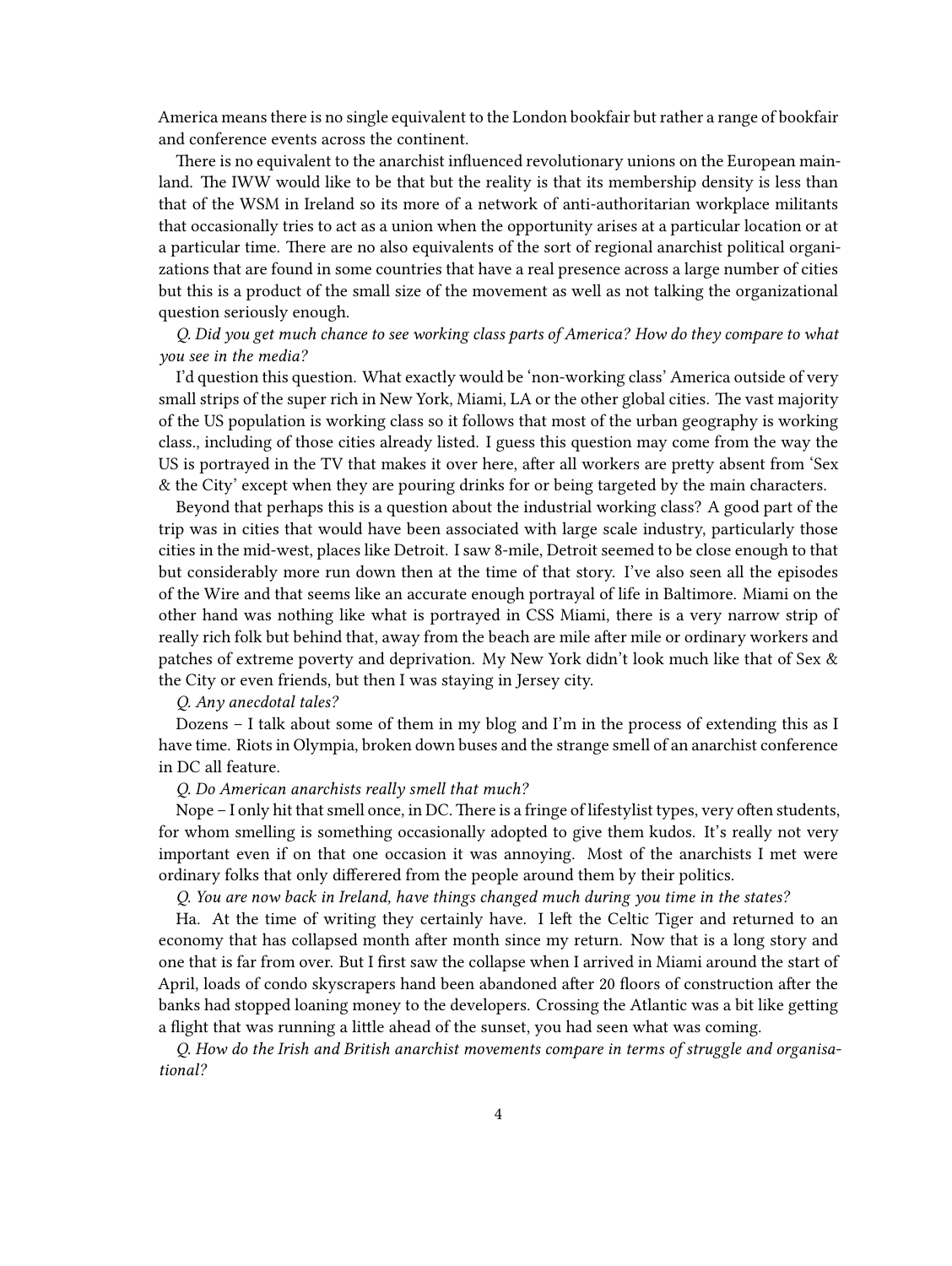The Irish movement is smaller both because the island has a 1/5<sup>th</sup> of the population and in real terms. But for its size it's a lot more organised. I would guess there are 3–400 anarchists in Ireland who have some level of activity and 20–30% of these are in one of the two national organization, mostly in WSM. I'd guess there would be maybe 4,000 anarchists in Britain but only 4–8% of that number are in national organizations. Anarchism here is also pretty much always class struggle in flavor even if a particular struggle happens to be one around what might be seen as environmentalism.

#### *Q. Has the Irish movement got anything to learn from the UK, and visa versa?*

Try to avoid extreme sectarianism posioning the ability to work together although in reality that is easier to say than to do. On the local level there are loads of things we see and would seek to learn from although the question of what can be transferred to the different conditions here is not always an easy one. And of course we nicked the idea of doing a bookfair and that has been a strong success, the Dublin one is around ¼ the size of the London one now which is pretty good given the population difference.

## *Q. The WSM always have a stall at the London bookfair. Do you think it, and by extension, the British movement changed much over the years? For the better?*

I'm not sure it has changed very much, at least it hasn't changed in any consistent direction over those years but ebbed and flowed throughout the period. Even apart from the bookfairs many of our members have lived in Britain for periods and been active in the movement there, from the late 1970's to the current day. The bookfair itself seems to have changed for the better, not only is it bigger but it's a lot less counter cultural than it used to be.

*Q. The WSM was at the forefront of putting an anarchist presence on the net, starting back in the 1990s. Do you think that has paid off?*

No question about that although really it was an individual rather than an organizational effort up to the late 1990's when the internet really started to take off. I worked in IT from the early 1990's and basically just grabbed electronic versions of anything we printed, for most of that time I think the others were inclined to view my online activity as a rather odd and nurdish hobby. Nowadays we are working on lots of ways of developing a collective online presence and probably a dozen members are actively involved in that in a regular way, in the last months we've been putting a lot of video and audio online as well as working on social networking sites like Facebook.

## *Q. How has the internet changed how anarchists get their message across? Has it affected how the WSM work in Ireland?*

Obviously the net is now far more important than the scattering of local radical bookshops used to be. But there are negatives to that, people are probably reading a lot fewer book length texts for instance. The growth of indymedia here in Ireland, which we played quite a central part in, was extremely useful to us. It got our ideas out to huge numbers of people who may never have visited our own site. And it generated a very useful debate, particularly at the time of the 2002/3 anti-war movement. But the internet has changed a lot in the last few years, the indymedia model may well be on the way out and we need to keep looking at how we can turn aspects of the new stuff to our use. Anarchists are nervous about stuff like Facebook, and rightly so, but remember the origins of the internet lie in the military wanting a common and control system that could survive a major nuclear war, if that can be used for good anything can

*Q. Can you tell us something about your latest project, Anarchist Writers [\(anarchism.pageabode.com](http://anarchism.pageabode.com)/ )?*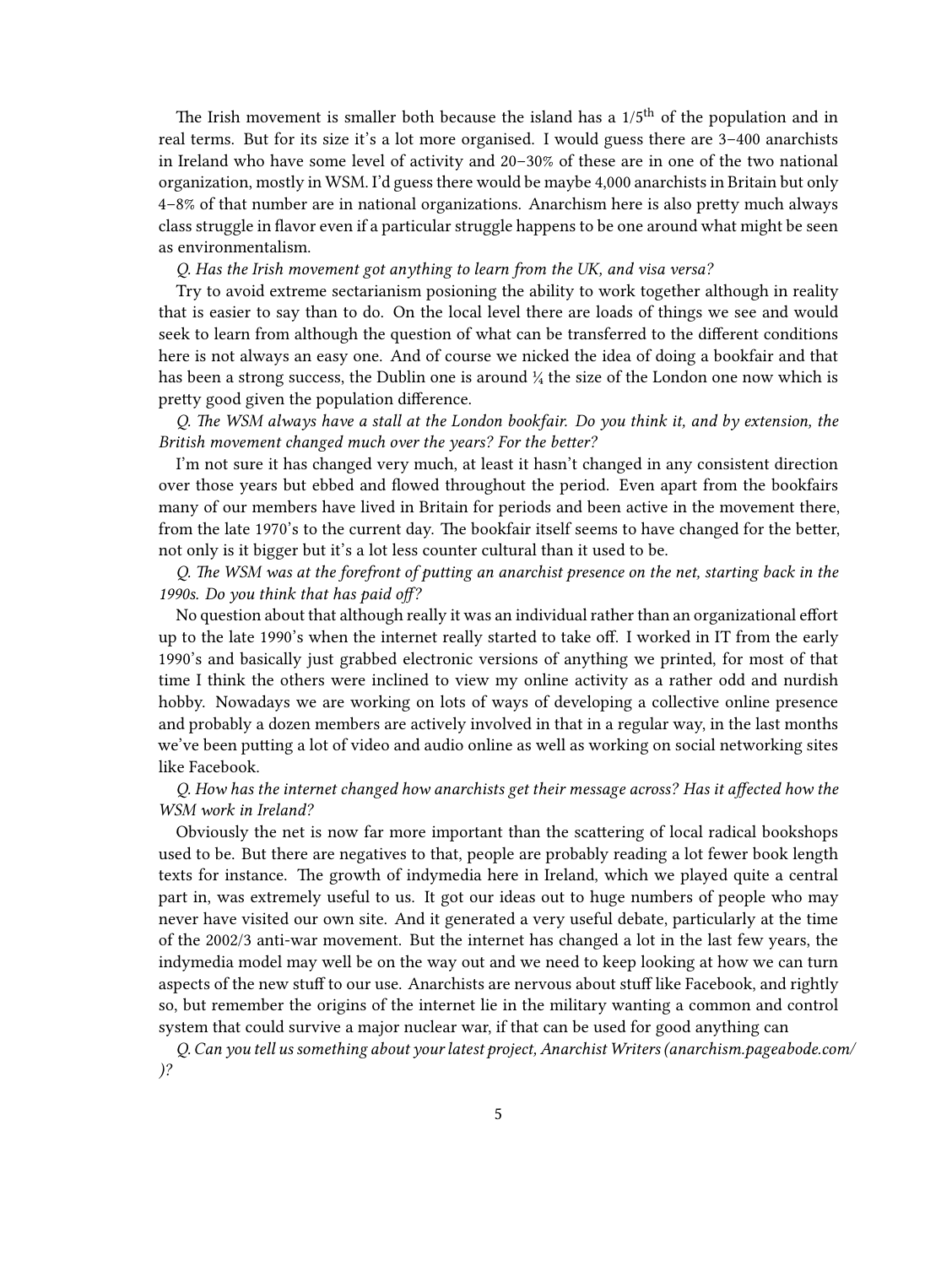I'm terrible at managing to file anything I write so for years I've used the internet to store my public writings and often as not I use google to locate old stuff. For years this was on a variety of manually edited pages but these are a lot of work to maintain. When I moved to Canada and became involved in Common Cause we needed a web site and from the start we wanted to make this a collective project. So along with someone else I forced myself to learn enough Drupal (an opensource CMS system) to put it together.

When that was done I realized that creating a new site would be an easy way not only to store my own material but that it would also be almost no extra work to create accounts on it for other anarchists to do the same for theirs. Then when I was organising the tour I realized creating a blog on the site would be an easy way for people (including my parents) to keep track of how things were going. I found I quite liked the freedom of blogging (as people don't expect the same level of editorial care as they do with articles) so I've kept going.

As of now I'm starting to expand the number of people with accounts on the site, basically through offering accounts to people I know and those who agree with the Anarkismo statement. So over time the site may build to quite a useful resource in its own right. But it also functions as training for me, I may work in IT but I've never done any formal training outside of the equivalent of a YTS course, I tend to learn new stuff by starting off a project that I think should exist and pick things up as I go along.

### *Q. Any final comments or suggestions?*

We'll build a successful movement by always looking outwards, taking risks and trying new things. Traditionalism and too much concern with purity are a recipe for inaction.